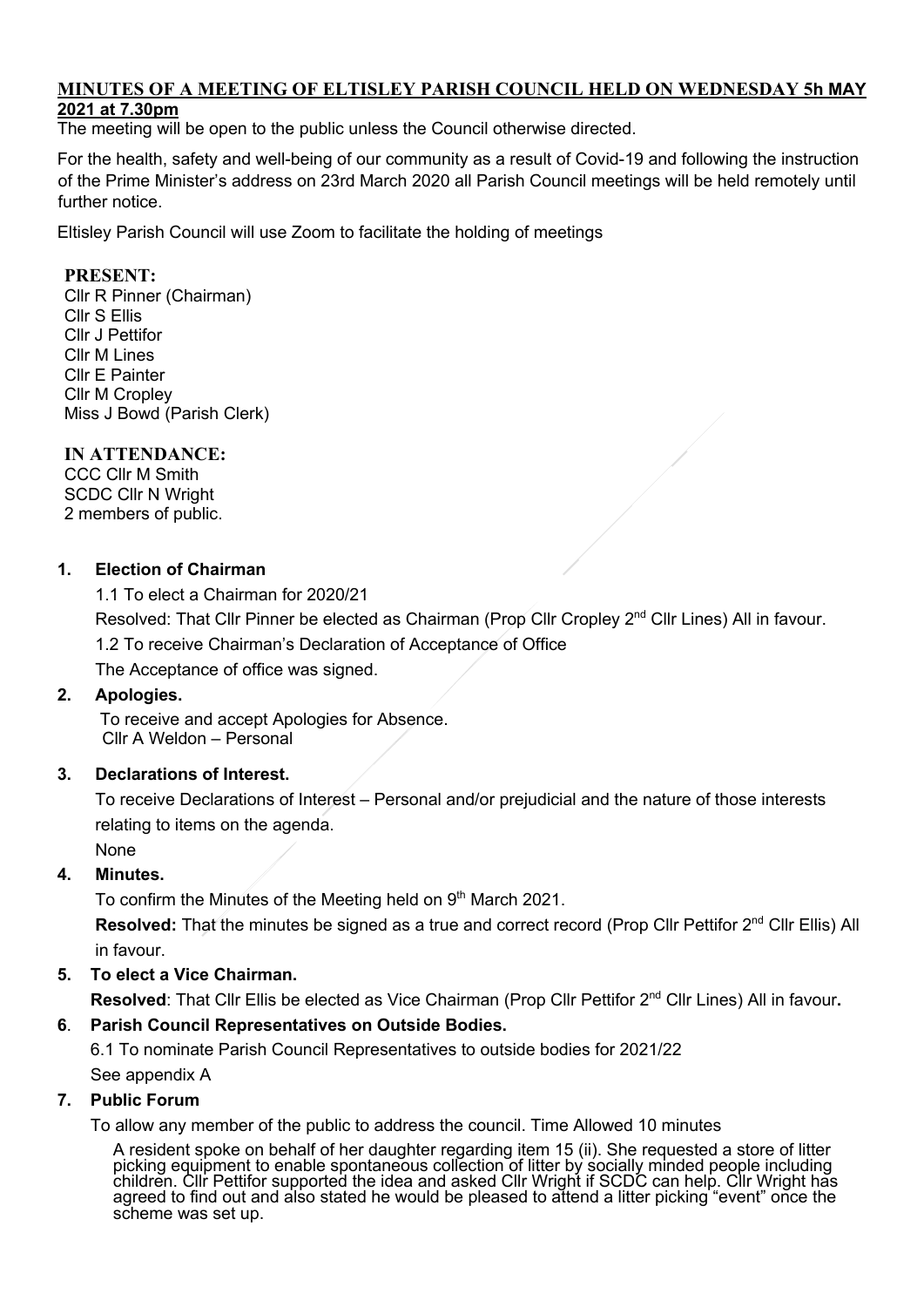Cllr Pinner added his support for the project, and it was agreed that Council would look to get something set up.

A second resident spoke reference item 9 (vii) supporting the rail link as a sustainable form of transport with low carbon emissions which will open up train travel to residents.

Cllr Pinner advised of the discussion in the APM held prior to this meeting and that a joint Parish meeting is being investigated to formulate a response to the current consultation. He also reiterated concerns about the number of houses that will have to be built to fund the project and the impact this will have on the area.

#### **8. District and County Councillor Reports**

To receive verbal reports from District and County Councillor.

Neither had anything to add after the APM reports.

#### **9. Matters arising from previous meeting**

(i) A428

Cllr Pinner advised that he had a copy of the planning consultation on a USB stick if anyone wished to borrow it.

Cllr Ellis spoke regarding the April community forum and that any concerns now need to be logged on the planning portal by  $10<sup>th</sup>$  June 2021.

Cllr Pettifor spoke to say that the Parish opinion is well documented and that these should be reiterated.

Next forum is on construction issues.

- (ii) Village Drainage Covered in APM – CCC report.
- (iii) Zero Carbon Communities Grant Scheme Cllr Ellis advised that £400 had been released from the grant to purchase hosepipes and trolley. Cllr Pettifor asked if a contribution can be made towards the water being provided by the church.
- (iv) Parking and breach of bylaws: The Green Number 17 is accessing the rear of their property. Permission given by Chairman & Clerk. Any damage will be made good. Nothing else to report.
- (v) Luton Airport National Air Traffic Services: Change to London Luton Airport Arrivals. Nothing to report
- (vi) Play Equipment
- Cllr Pinner reported that the equipment is on order.
- (vii) Oxford-Cambridge rail link. Discussed at length at the APM
- (viii) Caravan woodland Potton End Clerk reported that SCDC had not been able to trace owners. It was expected that the caravan will be utilised more in Summer and Council will attempt to contact them when on site.

#### **10. Clerks Report**

To receive written report. Meeting Dates: –

Full Council – Tuesday 13th July 2021 Items to report.

New councillor training (CAPALC) 27<sup>th</sup> March 2021. Neither delegate attended. There is no refund of fees £75 each.

#### **11. Members reports**

- (i) Parish Forum None held
- (ii) Village working party. Arranged for Saturday  $8<sup>th</sup>$  May when it is hoped that the paths in the pocket park will be rechipped.
- (iii) Parish plan survey.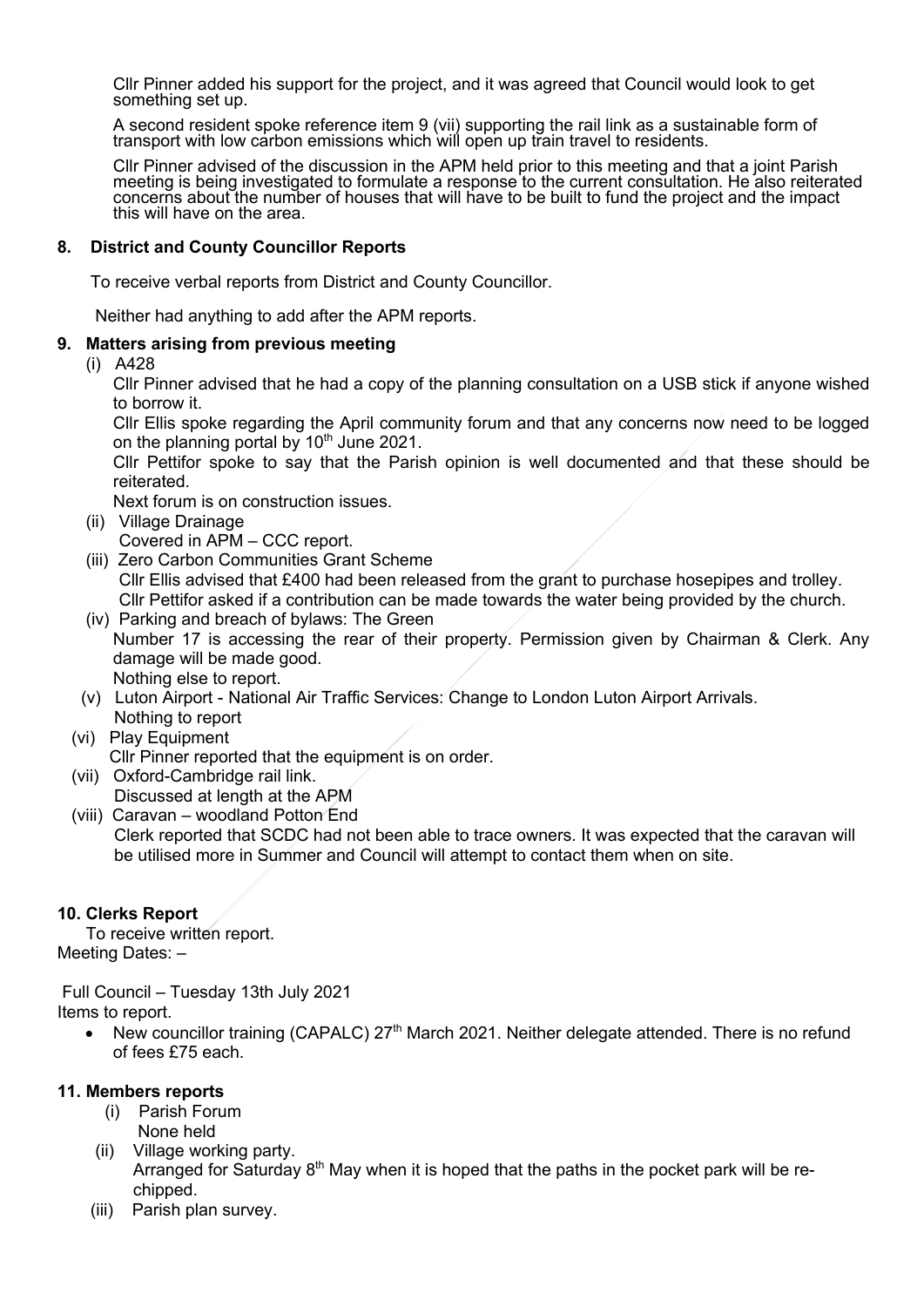None held

(iv) Speedwatch

First session post lockdown arranged for 11<sup>th</sup> May.

(v) Carbon neutral projects

Cllr Elis advised that the idea of wild flowers on the verges.

 Cllr Lines spoke about improving the biodiversity by not cutting all of The Green. He suggested that Council look at the model Barrington PC are using.

 It was felt that residents should be consulted prior to changes in the maintenance of The Green. CCC Smith agreed to speak to Highways about the Parish taking back maintenance of the verges.

# **12. Finance and Risk**

12.1 To approve the following accounts for payment:

# **Financial Year 2020/21**

- (i) Miss J Bowd salary March £ 321.37,
- (ii) Mrs A Jackson March £87.01,

# **Financial Year 2021/22**

- (i) Miss J Bowd salary April £321.37
- (ii) Mrs A Jackson April £87.01
- (iii) Bradgate grass cutting £264.00
- (iv) Holywell-cum-Needingworth PC £208 Office rent
- (v) St Neots museum £50
- (vi) NGF Play £7379.55 deposit for play equipment
- (vii) HMRC April PAYE £66.80
- (viii) R Pinner decking cleaner £17.99
- (ix) EON £20.36
- (x) RoSPA £90.60

**Resolved**: That the accounts for payment be approved (Prop Cllr Lines 2<sup>nd</sup> Cllr Pettifor )All in favour.

- 12.2 To note the bank reconciliation as at  $31<sup>st</sup>$  March 2021 **Noted**
- 12.3 To note the budget report dated  $28<sup>TH</sup>$  April 2021 **Noted**
- 12.4 To note the result of the LHI BID panel. **Noted**
- 12.5 To note the RoSPA play area report dated  $15<sup>th</sup>$  April 2021. Cllr Pinner raised the spacing between items which has been raised again. Clerk was asked to write to suppliers asking for confirmation in writing that the equipment is

installed to the required standards.

# **Noted**

# **13.Planning**

- 13.1 To note the following applications that have been **approved**:
	- (i) Application ref 21/00157/HFUL

Demolition of existing front and side extension and erection of single storey front, side and rear extension - Resubmission of 20/01105/HFUL

Address: 1 Greenfields Eltisley PE19 6TN: **Noted**

# **14.Policy**

(i) To adopt the Safeguarding Policy Clerk explained that this asked for when applying for funding for project. Resolved: That the policy be adopted. All in favour.

# **15.Correspondence**

- To receive correspondence and agree any actions:-
- (i) Independent Audit, Cambourne to Cambridge busway scheme.